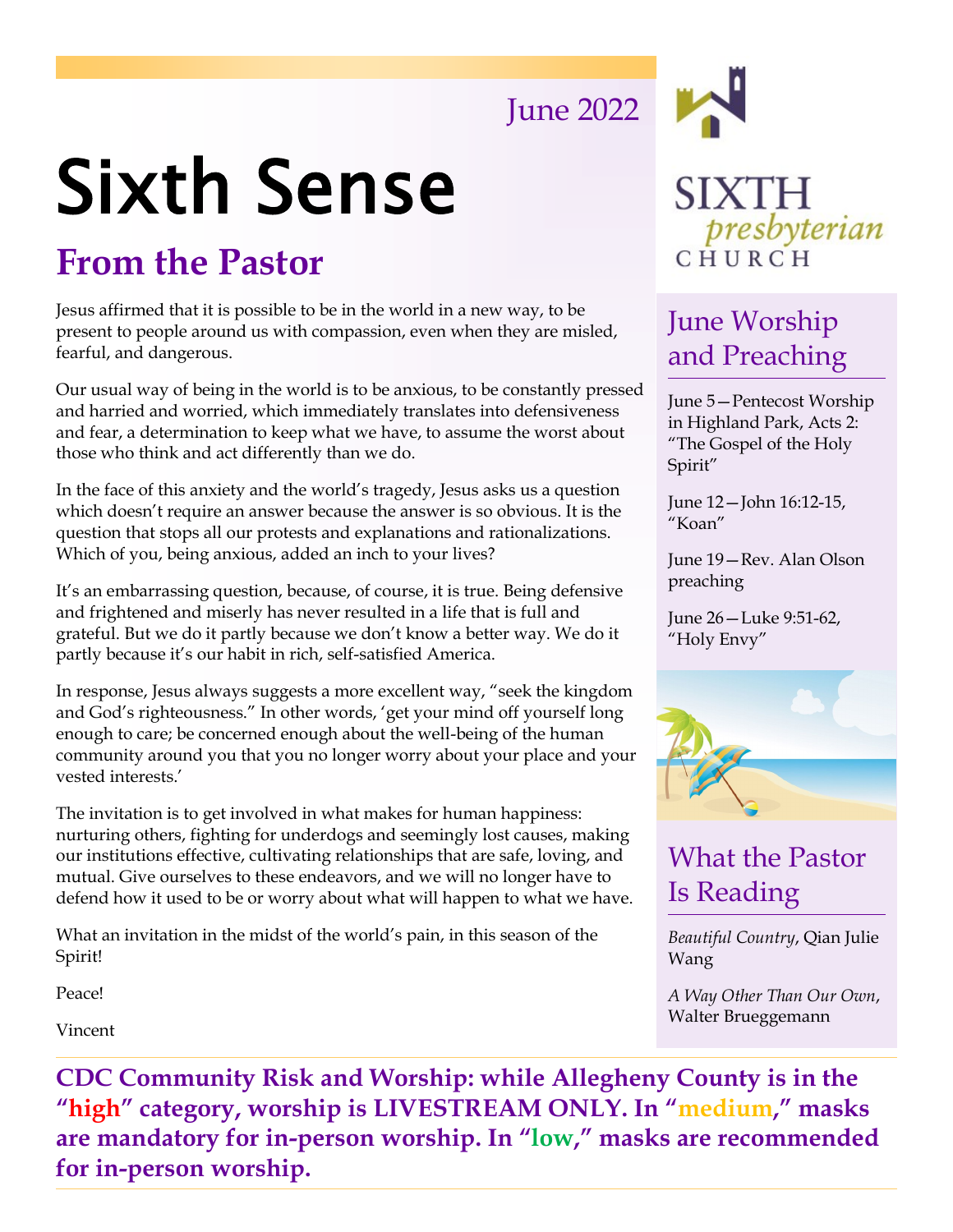# **SUP pickup at Sixth Church, June 19, 2022**

Our next **Single-Use Plastic (SUP) pickup** at church.is on June 19. Carol and Bill Beggs will be there to collect your SUP. Please contact Bill and Carol at [Wbeggs96@gmail.com](mailto:Wbeggs96@gmail.com) so they'll know to expect you.

Here are some guidelines:

- Please wash all your SUP so that it's oil- and food-free.
- Please deliver your clean SUP in brown paper bags or cardboard boxes. Plastic bags are not recycled at Michael Brothers.
- Please write your name and what number plastic is in the container on each container you bring.
- Please leave your bags and boxes in the hallway near the parking lot door to make it easy for Bill and Carol to collect.

#### **WHAT TO BRING:**

- Numbered Single-Use Plastic (SUP), numbers 1 to 7, which means that only plastic that has a number within the chasing arrows recycle symbol. No unnumbered and unknown SUP is acceptable.
- Please sort the numbered plastic into #1, #2, and #3-7 containers. #1 separately, #2 separately, #3-7 all combined.
- **Plastic** bottle caps and lids are also accepted even though they don't have numbers. They can go into your #3-7 container.

# **Children and Youth Updates**

### **Graduates**

Elizabeth Sindhi is graduating from Taylor Alderdice High School and will be attending Case Western University in the fall.

Megan Sindhi is graduating from Brown University with a master's degree in data science.

*Please let us know in the church office if there are any other graduates to celebrate!*

### **Fridays on the Lawn**

Children, youth, and their families are invited to join us for **Fridays on the Lawn** from 6 to 8 pm on **June 17, July 22, and August 19.** Bring a blanket and gather with us on the front lawn. We will be providing some light food and beverages but feel free to bring your own picnic. There will be fellowship time and activities with an Earth Care theme. In case of rain, we will move inside following the church's masking policy.

### **This Summer**

Sunday school has concluded for the summer. We will continue to offer childcare for infants and toddlers and Extended Session for preschool through 3rd grade during the 10 am worship service.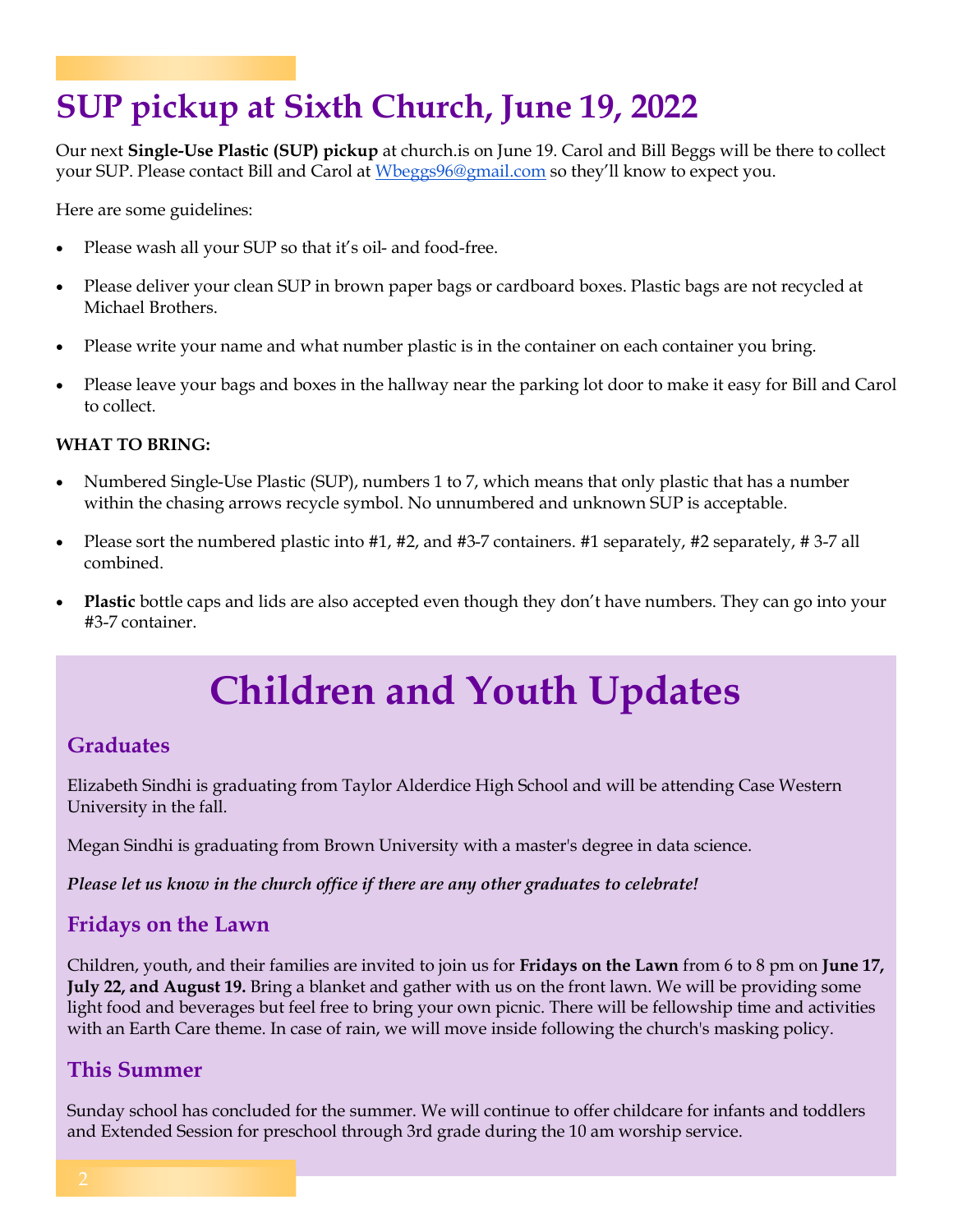# **Picnic and Worship in the Park: June 5 at 11 am**

We are all excited by the prospect of seeing so many of you on **JUNE 5. The worship and picnic site is the Rhododendron Shelter in Highland Park. No masking will be required as this is an outdoor event.**

As we did last summer, we are asking everyone to bring their own **PERSONAL PICNIC**.

Once again there will be **NO POTLUCK** component this year, and we will NOT be supplying grilled meats, plates, cups, or cutlery. This makes sandwiches seem like a good choice.

We WILL however, have the following items available:

1) Paper napkins

- 2) Cold beverages in cans
- 3) Chips in individual bags
- 4) Individual ice cream treats for dessert



Needless to say, this goes against all Earth Care Congregation protocols, but this is a special exception.

**Worship will be starting at 11 am.** If you are able, it would be good to bring outdoor chairs or a blanket. If you need to unload items, it is fine to drive down close to the shelter, but then we ask you to move your car back to the road (unless this presents mobility difficulties for you). We will provide a few folding chairs.

If anyone is in need of transportation, please let Amy in the office know by Thursday, June 2, and she will get word to the Fellowship chair. Amy can also email a map to you if you need help finding the shelter. However, the easiest way to get there is to travel east on Stanton Ave. (which intersects Highland Ave.). It eventually curves to the left (north) and continues into the park. The shelter is on the right in a very short while—and we'll be so happy to see all of you!

### **June Birthdays**

| June 4  David DeJong   |
|------------------------|
| June 7  Jack Farquhar  |
| June 8  Kate Kennedy   |
|                        |
| June 12Kate Brennan    |
| <b>Margaret Miller</b> |
| June 13Colin Miller    |
| <b>Andrew Morgan</b>   |
| June 18Isabella Berg   |
| <b>Eve Guyette</b>     |
| <b>Rainer Loyd</b>     |
|                        |

| June 19Jean Moore               |
|---------------------------------|
| June 20Christine Tyndall        |
| June 22Kyle Miller              |
| June 24Chris McAdams            |
| June 28Lori Swensson            |
| June 29 Malachi Cornelius-Bates |
| <b>Liam Greenley</b>            |
|                                 |
|                                 |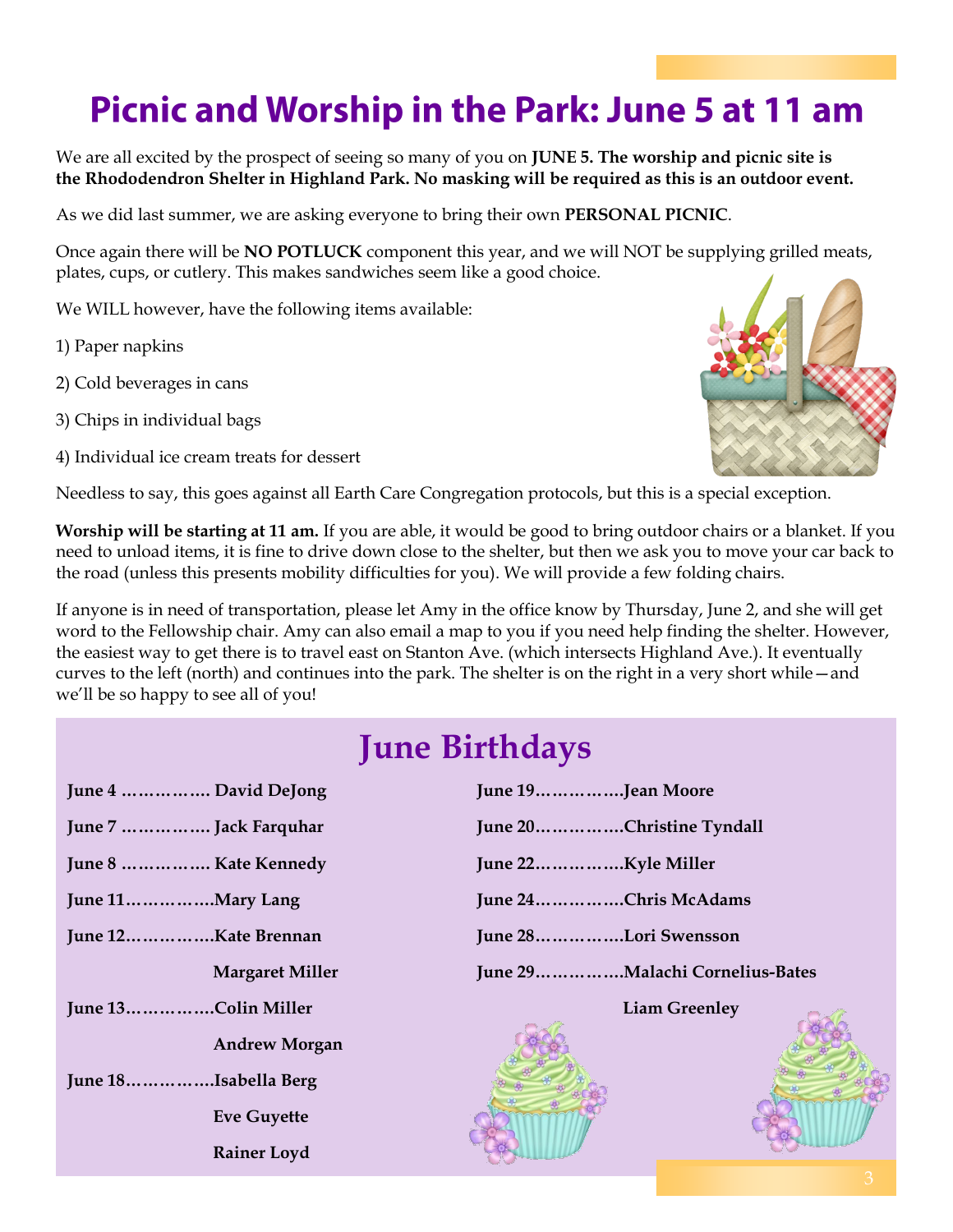### **Notes from the April Session Meeting**

#### **CLERK'S REPORT:**

• Worship attendance: 4/3, 77 (in-person), 56 (YouTube); 4/10 (PS), 89 (in-person), 38 (YouTube); 4/14 (MT), 39 (in-person), 33 (YouTube); 4/15 (GF), 16 (in-person), 33 (YouTube); 4/17 (ES), 130 (in-person), 101 (YouTube); 4/24, 63 (in-person), 30 (YouTube)

#### **EXECTUTIVE COMMITTEE:**

#### • **FINANCE:**

- Elder Frank Davoli, Finance Chair presented the March report.
- Pledges are lower than what was listed as anticipated. Elder Davoli pointed out that many fulfill their pledges toward the end of the year, so he was not concerned. He also mentioned that the nonpledge amounts given have continued to be significant.
- The Mission/Trust amounts should be a fixed amount monthly and are lower. Elder Davoli will consult with Treasurer Erik Fogt about discrepancy.
- Gas costs were over budgeted amount.
- Capital Campaign Benevolences should be available for distribution this month and report will be given at next Session meeting.
- **HOUSE AND CAPITAL PROJECTS**
	- Still no luck with finding a roofer.
- **BUILDING REQUESTS**
	- The Session approved the following 2 building requests electronically on 4/12/22
		- Welsh Language Class, Tuesday evenings, 7-9 pm in the Chapel.
		- May Day Workers March, Sunday, May 1, 3-5 pm. (Thomas Merton Center, Casa San Jose, Asian Pacific Labor Alliance, Labor Council for Latin American Advancement).

#### **OMNIBUS MOTIONS:**

**Following discussion as requested, Ruling Elder, Mary Lang moved that the Omnibus Motions be accepted. The motion passed unanimously.**

- **The following Motions were passed unanimously, with any discussion noted.**
- Motion to approve the minutes of the **Session Stated Meeting, March 30.**
- **Motion** to approve the minutes of the Congregational/Corporate Meeting, April 24.
- **Motion** to approve Joe Ashenden, Mary Lang, Kathi Robinson-Dassel, and the Pastor to work as a subcommittee to conduct the annual review of the membership roll.
- **Motion** to approve Spring Cleaning Day, Saturday, May 21, 9am-Noon.
- **Motion** to approve Pastor's request to work remotely, May 23-June 9 (if needed, except Sundays) due to family medical procedure.
- **Motion** to approve Pastor's continuing education to attend "The Art of Transitional Ministry, Track 1", August 29-September2, Montreat, NC. (1 week, 1 remaining). Pastor Vincent explained that Transitional Ministry includes the changes in ministry due to the pandemic, dealing and getting back on track after the disruption.
- **Motion** to approve Pastor's vacation from June 15 to June 21 (1 week, 4 remaining).
- **Motion** to approve Rev. Janet Edwards to fill the pulpit on May 22 (More Light Sunday).
- **Motion** to approve Rev. Alan Olson to fill the pulpit on June 19.
- **Motion** to approve the following dates for communion for the remainder of 2022: June 5, July 3, August 7, September 4, October 2, November 6, and December 4.
- **Motion** to approve the bid from Kinetics AV to replace the sound system for \$6,930 from #535 Repair Contractors, with the understanding that the Pastor will apply to the Presbytery for a \$4,000 grant and that the difference will be covered by a gift from an anonymous donor.
- **Motion** to approve the ad copy to be added to Sixth's website and used to advertise Sixth in queer spaces.
	- **Motion** to approve zoom educational event, "Freeing Congregational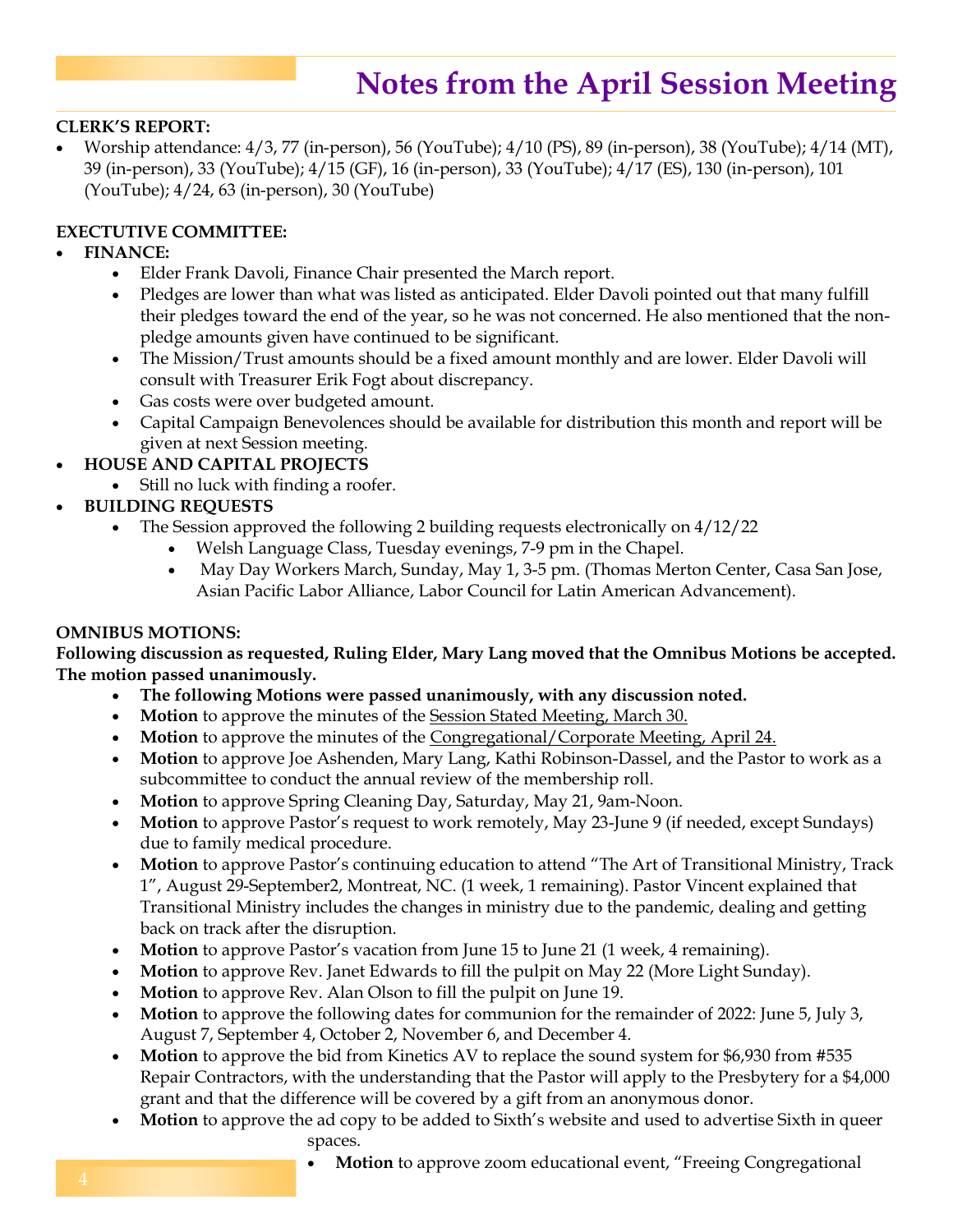Mission", Hunter Farrell and Bala Khyllep, guest speakers, Tuesday, May 24, 7 pm.

• **Motion** to approve "Reparations: A Christian Call to Repentance and Repair" discussion group, TBA.

### **COMMITTEE(S) DISCUSSION:**

- Church and Community: Elder Jan Myers-Newbury asked for clarification of the chart used to disperse funds. Elder Larry Chan assured the group that the chart was useful and parts came from the guide, "Freeing Congregational Mission".
- Worship/Reopening Task Force-Elder Pam Howe had expressed, during the W/RTF meeting on Sunday, that when Coffee Hour is reinstated, it might be good to reconsider how we go about providing "treats" as it had gotten to be quite expansive. As chair of Fellowship, Elder Jan Myers-Newbury agreed to convene a small group to discuss Coffee Hour and make a recommendation. Coffee Hour, in whatever form, will be reintroduced in the Fall.
- On More Light Sunday, May 22, 2022, weather permitting, cake will be served outside. If weather does not cooperate, arrangements will be made to take pieces of cake home.

### **DEACONS MINUTES:**

- The Deacons' Minutes and the Care List were referenced for review by Rev. Kolb
- Special note was made that Jack and Norma Farquhar have completed their move to Raleigh NC. They will be missed.
- Margaret Miller has a new address, reflected in the latest electronic version of Members and Friends.

### **OLD BUSINESS:** No Old Business

### **NEW BUSINESS:**

- Clerk of Session, Kathi Robinson-Dassel asked for volunteers for the May 19, 2022 Pittsburgh Presbytery meeting, held in-person at the Pittsburgh Theological Seminary at 1:00 pm. Elder Jan Myers-Newbury volunteered.
- Rev. Kolb presented a variety of options for ordaining/installing the next group of Elders and Deacons, and to include those who were not able to be officially ordained/installed during the pandemic. If the way is clear with those involved, the Ordination/Installation will take place on More Light Sunday, May 22, and both groups will begin their tenure at the May meetings.
- As the new groups will start next month, this will be the final meeting of the class of 2021-22, which includes Kit Ayars, Carol Emerson, Linda May, Jan Myers-Newbury, and Phyllis Rupert. Many thanks for their service and thoughtful consideration of decisions made.

**NEXT MEETING:** May 25, 2022, 7 PM, in-person, unless otherwise recommended.

# **What We're Reading / Thinking About**

Lori King: Reading *How to Hide an Empire: A History of the Greater United States* by Daniel Immerwahr

Linda May: I am reading *Feeding the Soul: Finding our Way to Joy, Love and Freedom* by Tabitha Brown.

Heather Vallone: I am thinking about tattoos. I need a forearm tat in the worst way, and I'm planning on getting a logo-style Apraxia Kids tattoo when we all go to Vegas